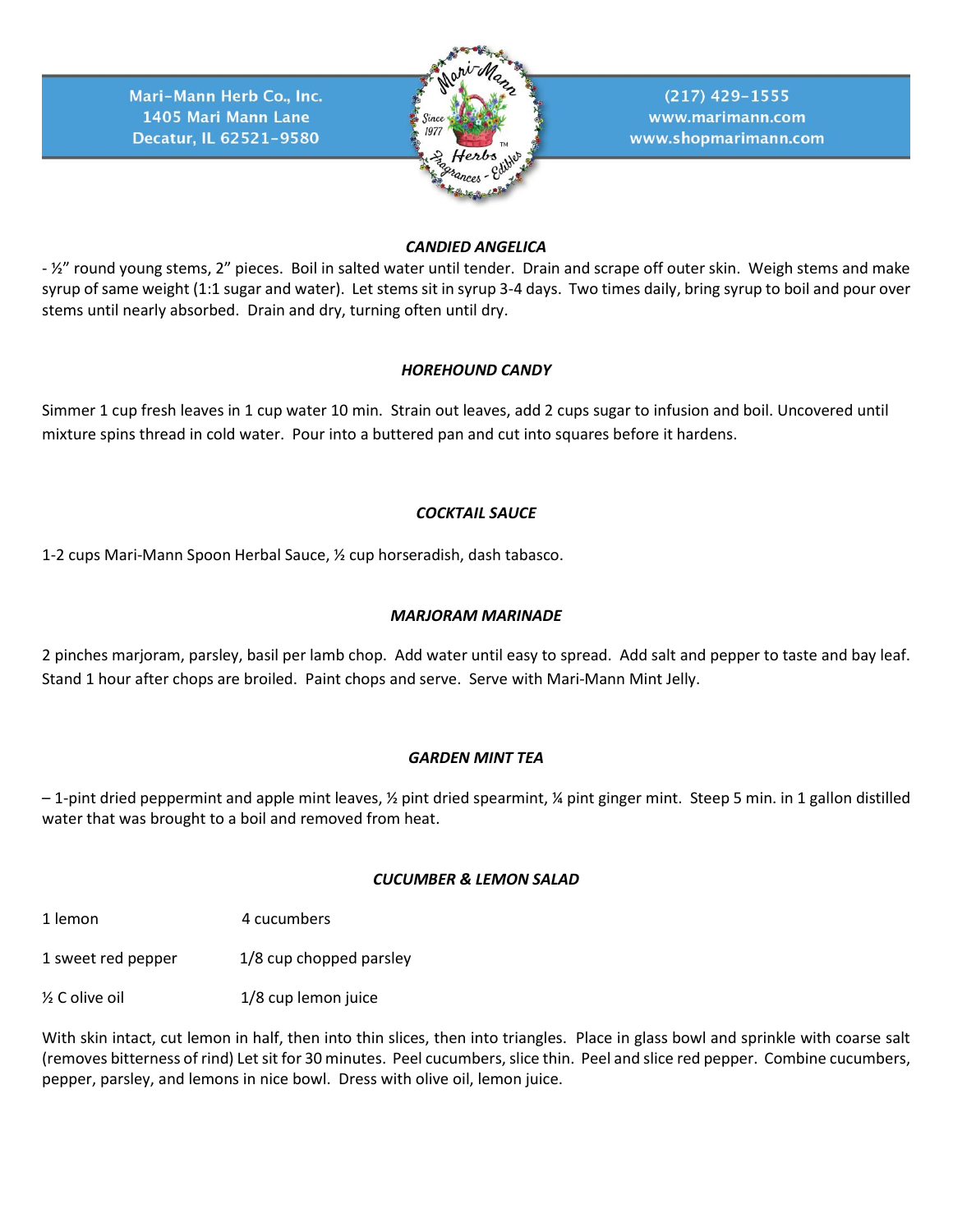

 $(217)$  429-1555 www.marimann.com www.shopmarimann.com

# *NASTURTIUM RATATOUILLE*

1/3 cup olive oil 2 cloves garlic, peeled & chopped

- 1 large onion 1 Tbsp. Nasturtium buds
- 3 Tbsp. flour 1 zucchini, ¼" chunks
- 1 eggplant, peeled & cubed 2 green peppers, cut into strips
- 5 tomatoes, chopped 1 Tbsp. each fresh basil & oregano

Heat oil in skillet. Add garlic and onion and sauté until transparent. Place flour in bag, add squash and eggs and shake. Add squash, eggplant and peppers to skillet. Cook uncovered over low heat for 1 hour. Stir occasionally. Add tomatoes and herbs and simmer uncovered until thick. Add nasturtiums during last 15 minutes of cooking. Serve hot or cold.

## *BOURSIN, CHIVE & HERB SPREAD*

| 3 cloves garlic           | 1/ <sub>2</sub> cup fresh sweet basil |
|---------------------------|---------------------------------------|
| ¼ cup chives              | 1/4 cup parsley                       |
| % cup pitted black olives | 8 oz. cream cheese                    |

In food processor, combine garlic and herbs. Blend in cheese until smooth. Coarsely chop olives and add. Put in small bowl and chill.

## *CILANTRO & CUCUMBER SALAD*

| 3 cucumbers, peeled, sliced into 2" x 4" slices. % C olive oil |                             |
|----------------------------------------------------------------|-----------------------------|
| % C lemon juice                                                | 1⁄4 C rice vinegar          |
| 1/4 C chopped cilantro                                         | 1/4 C fresh chives, snipped |
| 1/4 tsp. sea salt                                              | 1/4 tsp. Mari-Royale Pepper |
| 1/4 C chopped unsalted peanuts                                 |                             |

Drain cucumbers in colander. Squeeze out excess liquid. Whisk together lemon juice, oil and vinegar. Add cilantro, chives, salt, and pepper. Top with peanuts.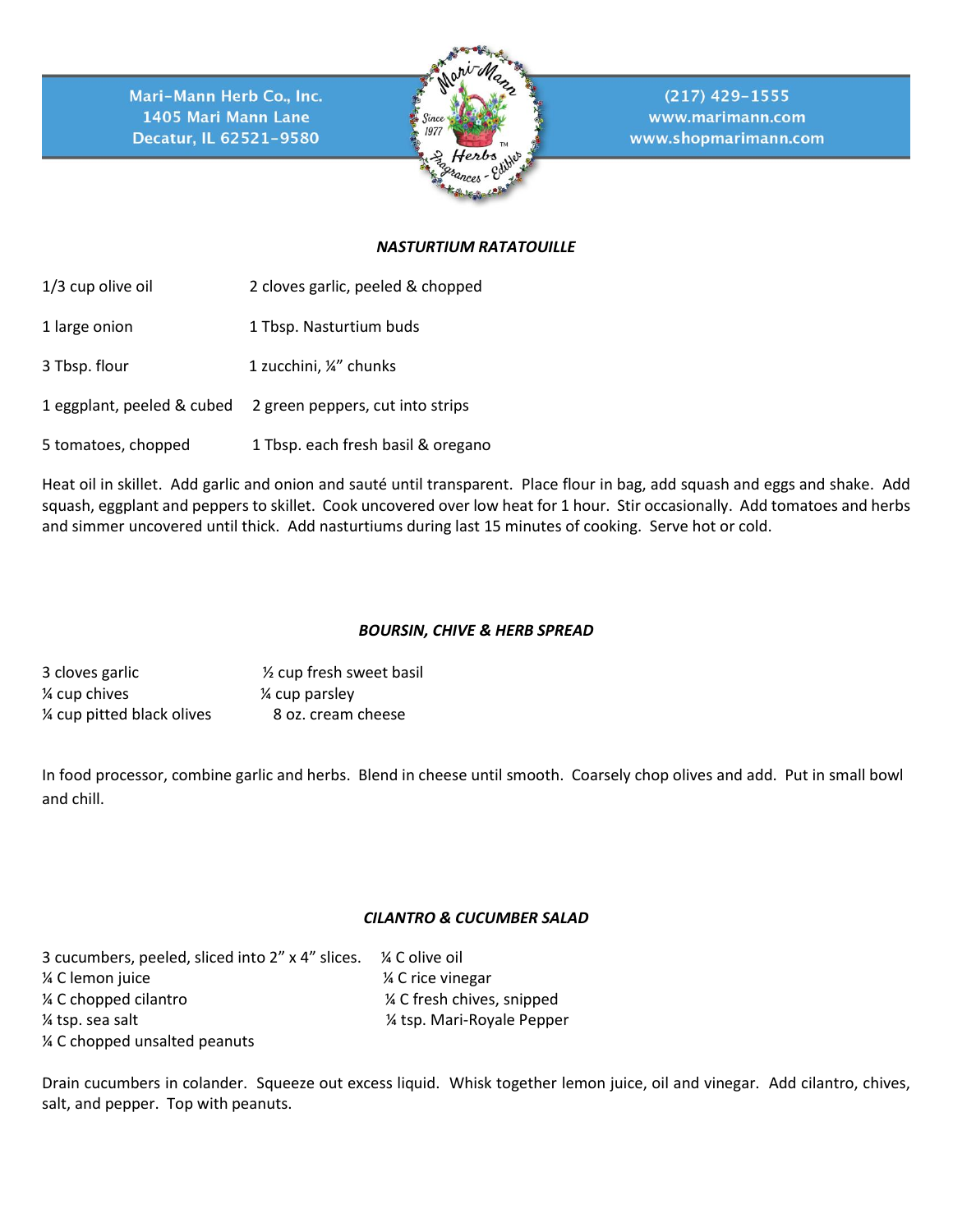

 $(217)$  429-1555 www.marimann.com www.shopmarimann.com

## *FRENCH TARRAGON DRESSING*

- ½ cup garlic, minced 1 small shallot, minced
- ½ cup olive oil 1/3 cup lemon juice
- 1/4 tsp. Mari-Mann Sea Salt 1 Tbsp. French tarragon, whole
- 1 Tbsp. fresh dill weed 1 Tbsp. Mari-Mann Honey
- 1 Tbsp. Mari-Mann Mustard Mari-Royale Pepper

Pulse in food processor until smooth and creamy.

## *ROSE PETAL & LEMON VERBENA SUN TEA*

Fragrant rose petals, enough to loosely fill 1 gallon glass jar 2/3 full. Add a large handful of crushed lemon verbena leaves. Fill with hot distilled water and place in sun.

## *PEPPERED BLACK BEAN SALAD*

| 2 cups black beans, drained | 1 clove garlic, crushed         |
|-----------------------------|---------------------------------|
| 1/4 cup green pepper, diced | 1/2 tsp. Mari-Mann Chili powder |
| % cup red pepper, diced     | 1 tsp. Mari-Mann Ground Cumin   |
| 1/3 cup cucumber, diced     | 1 Tbsp. lemon juice             |
| % cup onion, diced          | 1⁄4 cup corn                    |
| % cup celery, diced         | 1 cup diced tomato              |
| 2 Tbsp. Mari-Mann Olive oil | 2 Tbsp. diced jalapenos         |
| 2 Tbsp. Mari-Mann Vinegar   | 1 % Tbsp. cilantro              |
|                             |                                 |

Combine and chill, serve cold.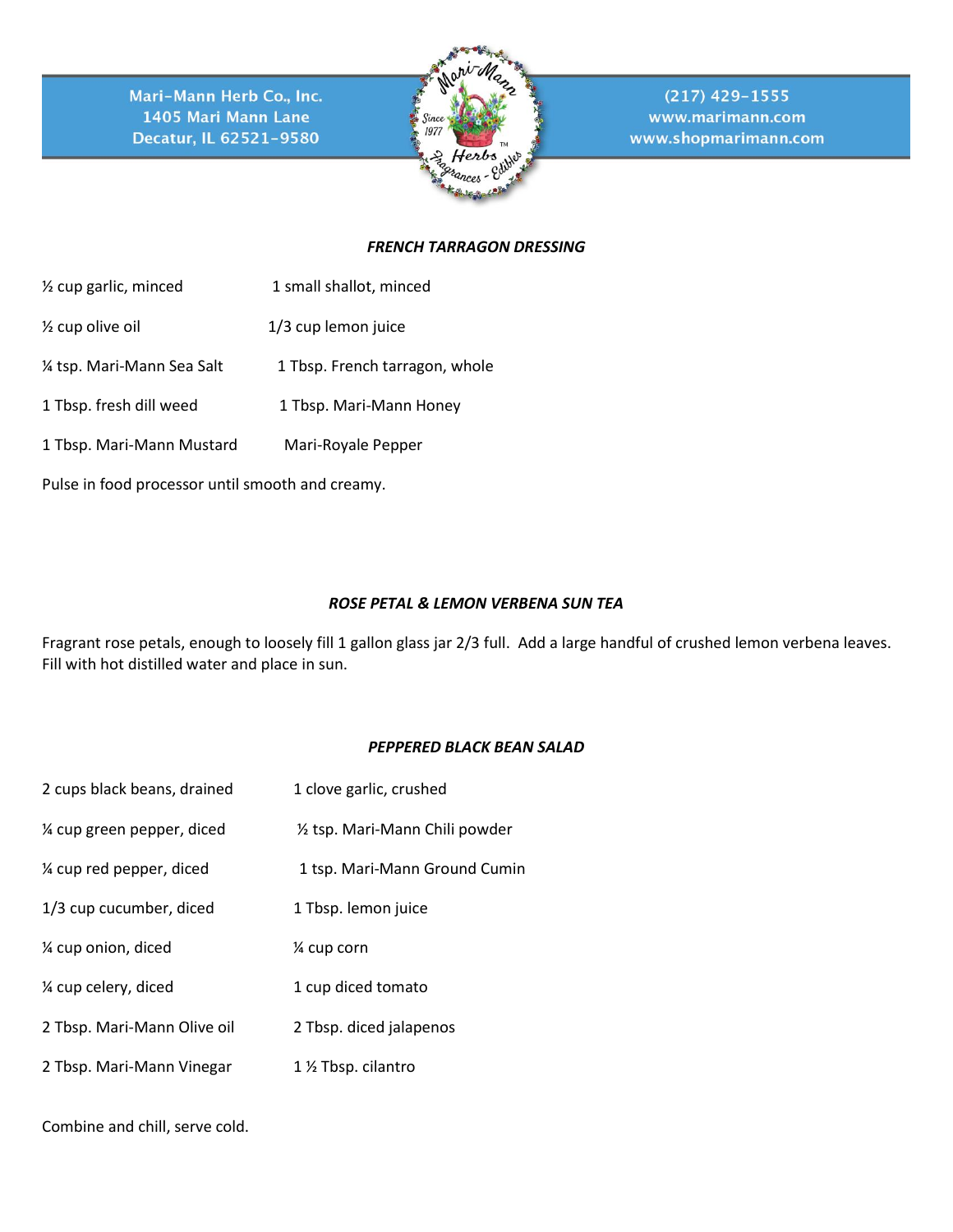

 $(217)$  429-1555 www.marimann.com www.shopmarimann.com

## *GRILLED RUBY BASIL STEAK*

- 2 lb. Lean steak 4 cloves garlic
- 1 medium onion, chopped fine 1/3 cup fresh basil, chopped fine
- 1 ½ tsp. oregano, chopped fine Mari-Mann Vinegar
- 3-4 Tbsp. olive oil

Rub steak with cloves then press and add to mixed dry ingredients. Pour in some vinegar and stir to mix. Flip steak in mix to coat both sides. Cover with herb mix. Add vinegar to cover. Drizzle oil over last. Marinate 6-8 hours. Turn a couple times. Grill.

## *GRILLED SORREL SALMON*

| 1 medium size whole salmon  | $\frac{1}{2}$ tsp. sea salt |
|-----------------------------|-----------------------------|
| Mari-Mann Royale Pepper     | 1 lemon, thinly sliced      |
| Handful fresh fennel sprigs | 2 Tbsp. Mari-Mann Olive oil |

Large handful sorrel leaves

Make shallow slices down the side of fish and tuck lemon slices in slits. Rub inside cavity with oil and seasoning, then add lemon slices. Stuff with fennel. Wrap fish in sorrel leaves then in foil. Place on grill for 10 – 15 minutes each side. Check for doneness.

#### *GRILLED FRAGRANT FENNEL BULBS*

Baste with olive oil and turn frequently. Serve with Grilled Sorrel Salmon.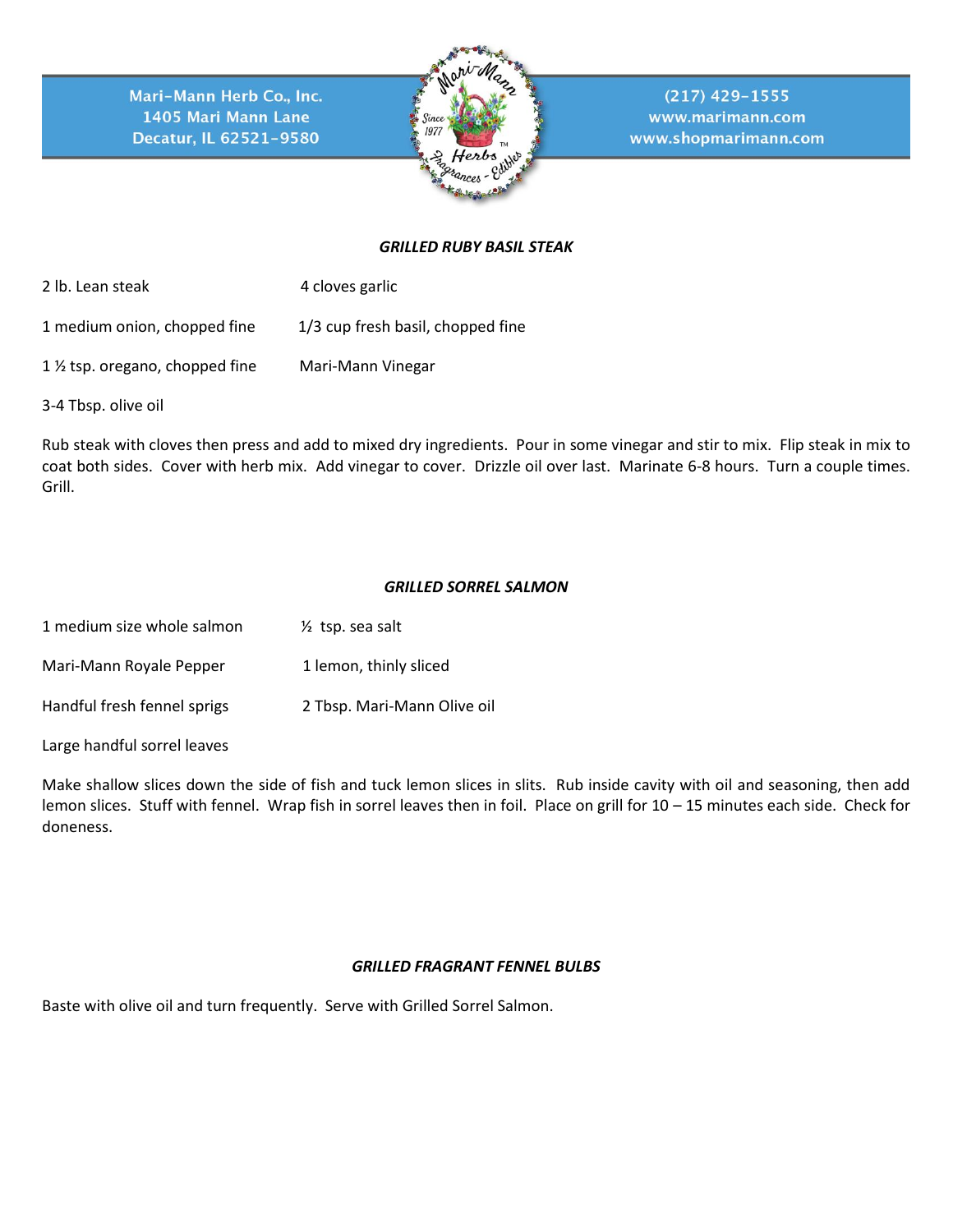

 $(217)$  429-1555 www.marimann.com www.shopmarimann.com

## *CREAMY CUCUMBERS & DILL*

- 3 4 cucumbers, washed & sliced 1 Tbsp. sugar
- 1 Tbsp. milk  $\frac{1}{2}$  Tbsp. milk
- ¾ cup mayonnaise ¼ cup chopped fresh chives
- 1 Tbsp. fresh dill chopped fine 1 Tbsp.sugar
- 1 ½ Tbsp. Mari-Mann Vinegar

Drain cucumbers in colander 10 min. Squeeze off excess liquid. Mix remaining ingredients and combine with the cucumbers. Chill and serve cold.

## *EPAZOTE 'N BLACK BEAN SOUP*

- 3 cups black beans, soaked 2 medium onions, chopped
- 3 garlic cloves, chopped 7 cups water
- 2 carrots, diced 1 tsp. oregano
- 1 <sup>1</sup>/<sub>2</sub> tsp. epazote\* 1 tsp. fresh savory
- 2 tsp. Mari-Mann Sea Salt ½ tsp. Mari-Mann Crushed Red Pepper

Simmer 2 hours add 1 tsp. parsley. Puree 2 cups in food processor to thicken. Serve with salsa, sour cream and chopped chives.

\*If you cannot find epazote, the next best alternatives are cilantro, summer savory or fennel.

## *GREEK OREGANO MARINATED CARROTS*

6 carrots, peeled & sliced 2 cloves garlic ½ tsp. Mari-Mann Sea Salt ¼ tsp. Mari-Royale Pepper 1 tsp. Greek oregano 1 Tbsp. Mari-Mann Raspberry Wine Vinegar Mari-Mann Olive Oil to cover

Steam carrots 10 – 12 minutes. Crush garlic. Mix with remaining ingredients. Add carrots while hot. Give 2 hours for flavors to meld.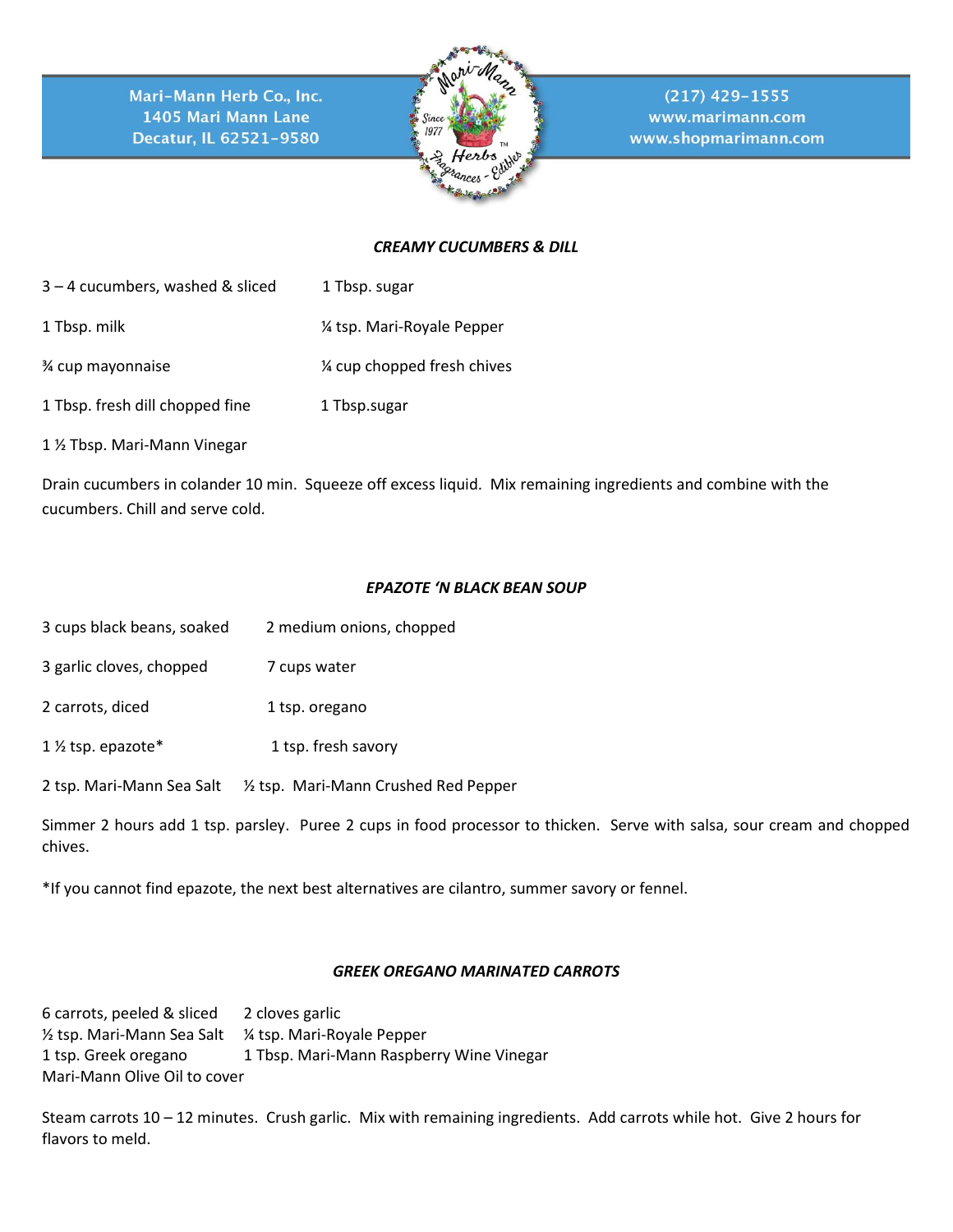

 $(217)$  429-1555 www.marimann.com www.shopmarimann.com

# *BAY MARINATED VENISON STEAKS*

1 cup Balsamic Vinegar 1 branch parsley 1 cup red wine 6 tarragon leaves 3 Tbsp. Mari-Mann Olive Oil 1 tsp. Mari-Mann Juniper Berries 3 Mari-Mann Bay Leaves 1 small onion, chopped 1 branch thyme 1 Tbsp. flour 1 oz. brandy 1 oz. butter

4 venison steaks

Boil marinade ingredients together for 5 minutes. Cool. Pour over steaks. Marinate 24 hours, turning several times.

## *LAVENDER HERB HONEY*

Add a few sprigs of lavender to 1 pint of honey in saucepan. Stir until warm. Do not boil. Store in jars for one week to blend flavor. Them warm again and strain.

## *ROSEMARY ROASTED RED POTATOES*

2 lb. Red skin potatoes 1 Tbsp. Mari-Mann Rosemary

2 tsp. Mari-Mann Olive Oil ½ tsp. Mari-Royale Pepper

Preheat oven to 425-degrees. Coat heavy baking dish with non-stick spray. With fork, pierce potatoes a few times. Halve any that are more than 1 %" across. In large bowl, combine all ingredients. Toss potatoes to coat. Put in single layer in baking dish. Bake, stirring once  $\frac{1}{2}$  way through, for 40 – 45 minutes until tender.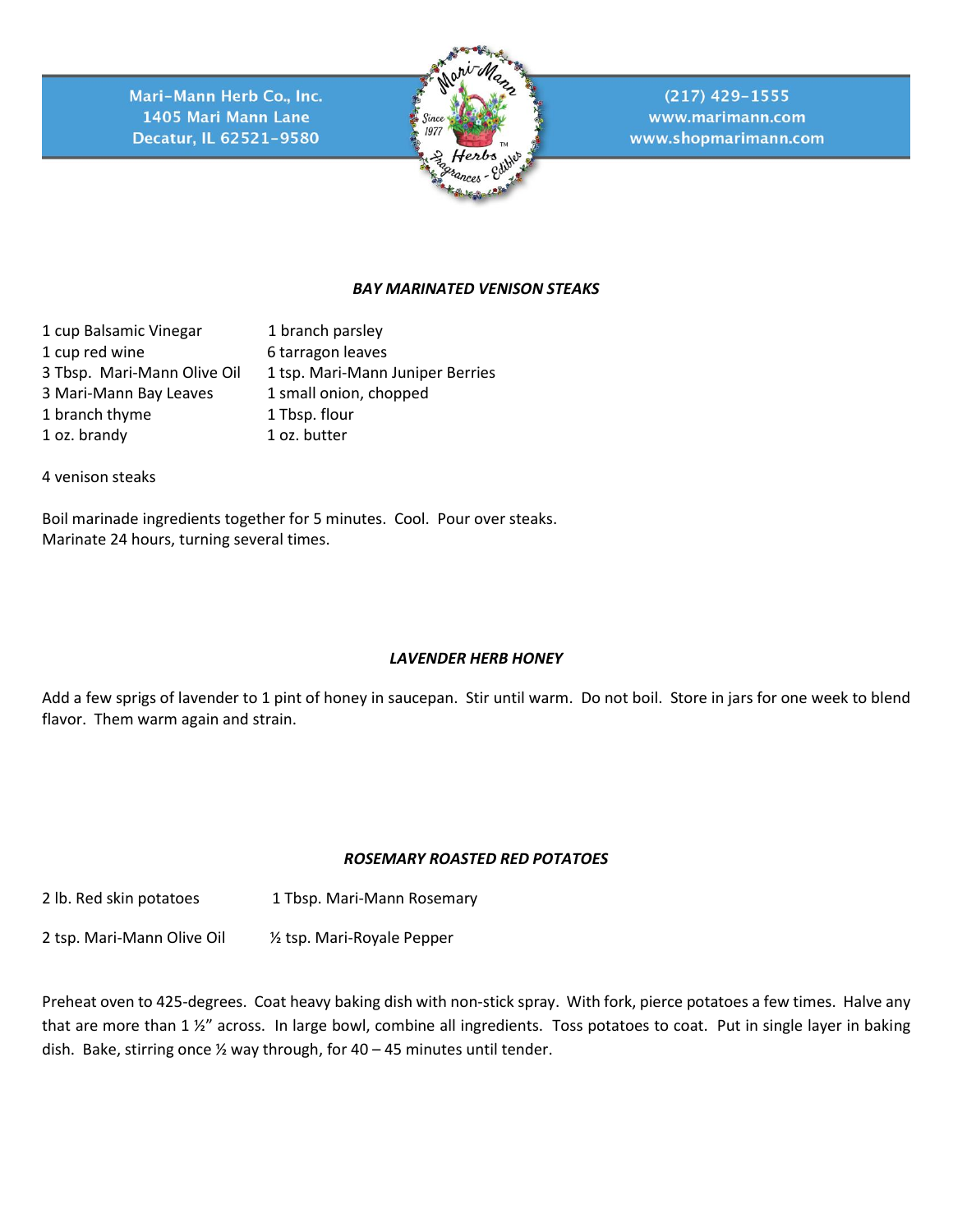

 $(217)$  429-1555 www.marimann.com www.shopmarimann.com

## *CURRIED POTATO SKINS*

6 lg. Russet potatoes 1 ½ Tbsp. Mari-Mann Olive Oil

1 ½ Tbsp. water 2 tsp. Mari-Mann Curry Powder

¼ tsp. Mari-Mann Ground Cayenne Pepper ½ tsp. Mari-Mann Ground Pepper

6 green spring onions, thinly sliced

Preheat oven to 450-degrees, bake potatoes until soft. Cool 15 minutes. Spray shallow baking pan with non-stick cooking spray. Combine all but potatoes and green onions. Cut potatoes in 1/2 and scoop out pulp. Leave shell 1/4" thick. Cut skins into strips 1" wide. Put in pan. Brush with oil mix. Bake 5 minutes. Scatter green onions on top. Return to oven. Bake until crisp  $8 - 10$  min.

(Keep potato filling, add: cream, butter, fresh chives and tarragon, season with salt & pepper and enjoy!)

# *ANISE HYSSOP SAUCE*

½ C fresh hyssop leaves

1 C apple cider vinegar 3 Tbsp. sugar

Combine vinegar and sugar in saucepan and cook over low heat. Stir until sugar dissolves. Remove from heat. Cool slightly. Add hyssop and infuse 30 min. Can be strained. Good with fish, potato salad and pork.

## *LOVAGE STRAWS*

Cut stems in  $3 - 6$ " pieces and dry. Excellent with tomato juice.